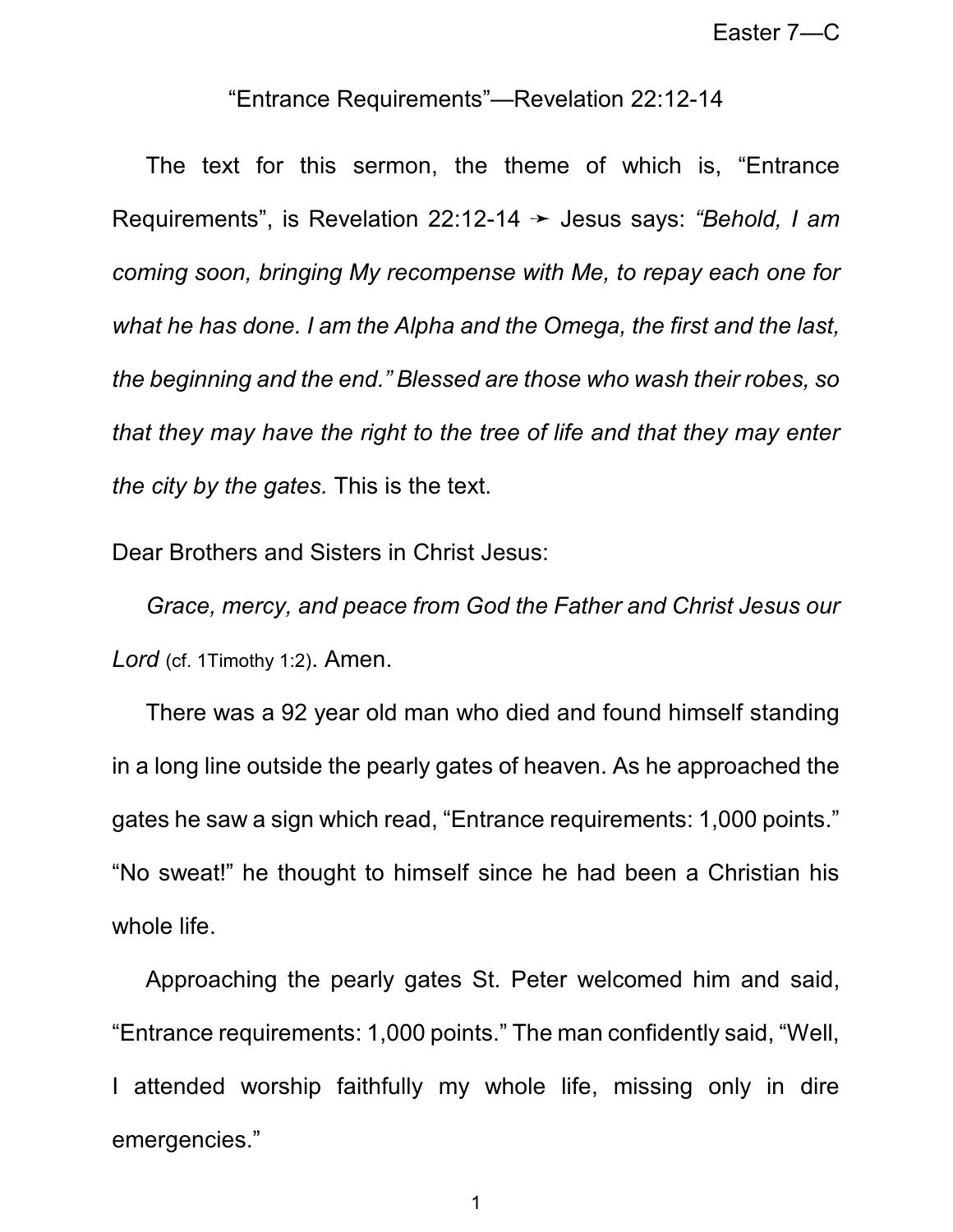"100 points," said St. Peter.

"100 points? That's worth a whole lot more than 100 points! Well, I served on the board of elders for 24 years," said the man.

"50 points," said Peter.

"50 points? That was even more work than regular worship attendance! I sang in the choir for 40 years."

"50 points."

"I taught Sunday School for 17 years."

"100 points."

The man listed off every activity related to his "religious" life that he could think of but it only left him with 650 points. Now he was really starting to sweat it out.

"Think! Think!" he said to himself. "There must be something else!" Finally, realizing that he had exhausted every avenue to meet the entrance requirements, he threw up his hands and said, "I've got nothing else but the grace of God in Jesus Christ."

Peter replied, "1,000 points!"

I wonder how many people's thoughts about heaven immediately gravitate toward their own works? If so, this is actually natural. The nature of human relationships is performance based at every turn. Whether it's the customer or your boss at work, the teacher at school, the spouse or child in a family, or Yahweh Himself, every relationship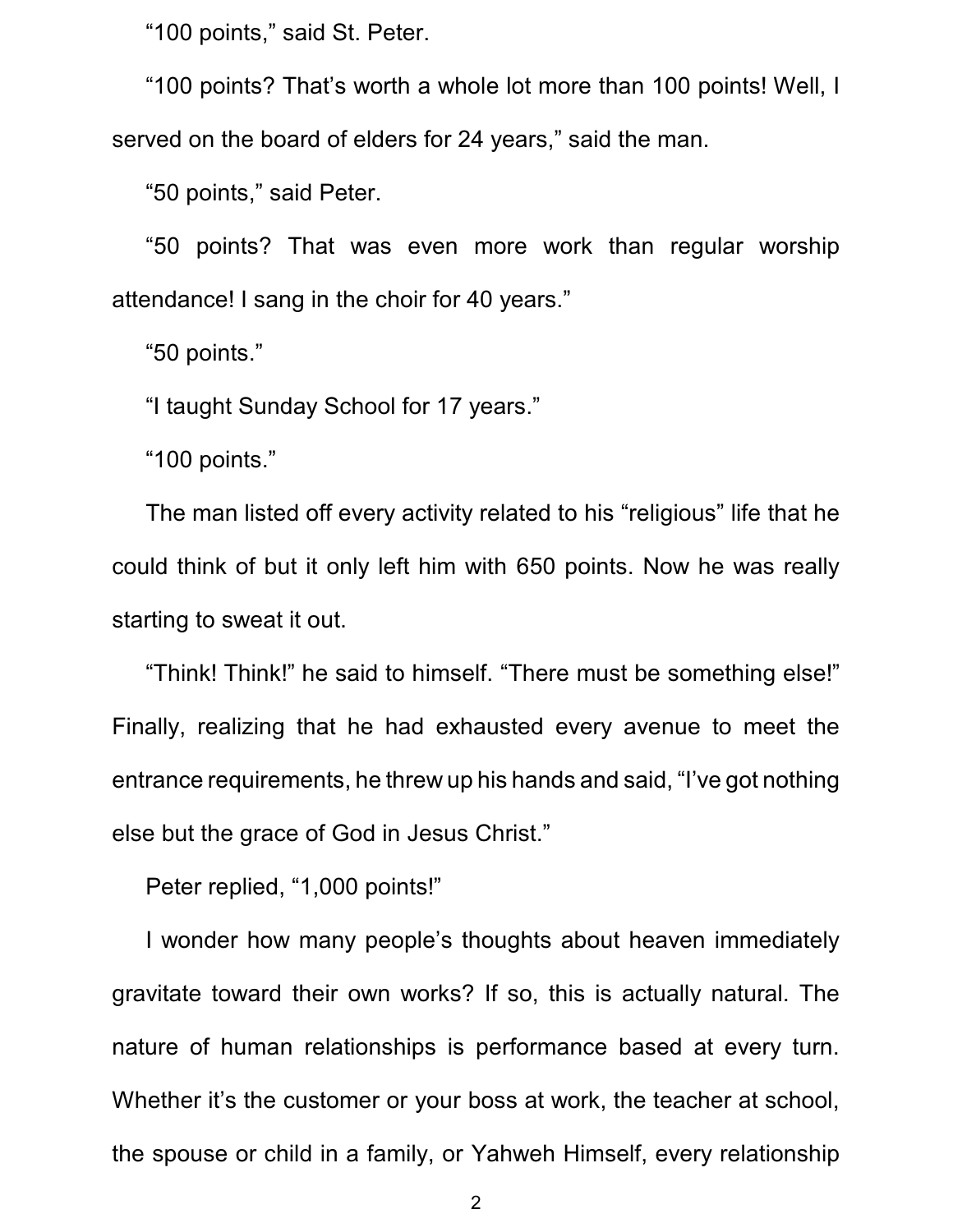demands a particular performance or behavior. It is expected and, if not fulfilled, impacts the relationship in an adverse way. Behavior is so important that Ephesians 2:10 says: *We are* God's *workmanship, created in Christ Jesus for good works, which God prepared beforehand, that we should walk in them*.

At the end of the revelation to the apostle John, Jesus speaks about the importance of this relationship with Him to enter heaven, even referring to behavior. He says in verse 12 of our text: *Behold, I am coming soon*. While this promise could be understood chronologically, producing an expectation of Jesus's return within in the very near future, it also continues the teaching of Jesus about His 2<sup>nd</sup> Coming during His earthly ministry. He stressed the importance of being ready because He *is coming at an hour you do not expect*. (cf. Matthew 24:44) He also spoke about the quickness of His coming with His analogy in Matthew 24:27  $\rightarrow$ *As the lightning comes from the east and shines as far as the west, so will be the coming of the Son of Man.* Thus, His words also convey the truth that His 2<sup>nd</sup> Coming will happen quickly when it does take place.

The promise of His coming again is accompanied by His *recompense . . . to repay each one for what he has done.* While you may readily apply this to the wicked deeds of unbelievers (cf. verse 15; Revelation 21:8; 1 Corinthians 6:9-10; Galatians 5:19-21), it also applies to the believers. As Lutherans this may be a hard saying since we stress the Scriptural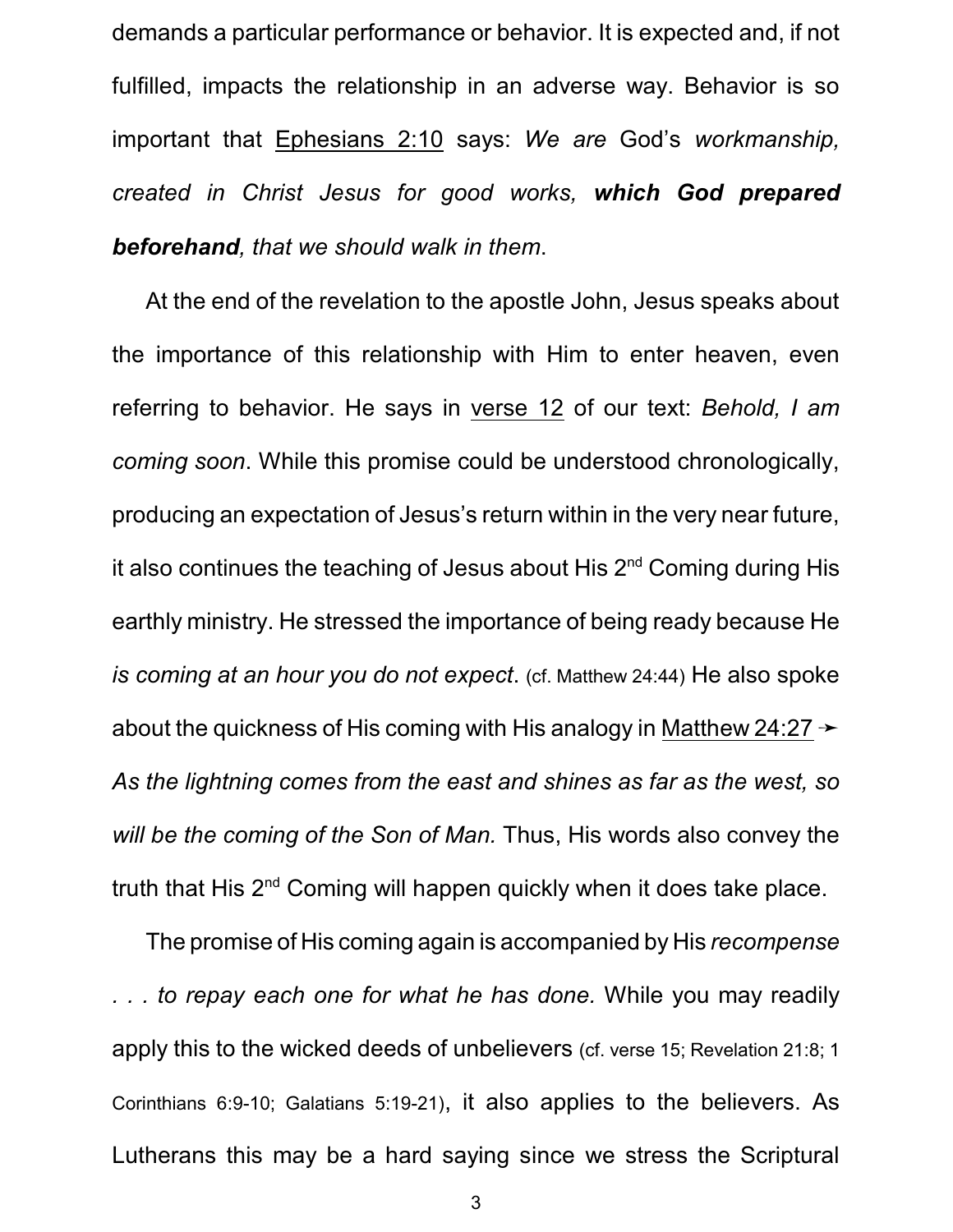teaching of justification by grace through faith in Jesus Christ **alone**. Ephesians 2:8-9 clearly says it is *by grace you have been saved through faith. And this is not your own doing; it is the gift of God, not a result of works, so that no one may boast*. You good works will not serve as "points" to get you into heaven. Yet, they are described in Scripture as involved with the entrance requirements somehow. What's up with that?

Jesus even seemed to give this perspective when He spoke about His coming on the Last Day separating the sheep (i.e. believers in Christ alone for the forgiveness of their sins) from the goats (i.e. those who do not believe in Jesus). He welcomed the believers on the basis of their deeds: *I was hungry and you gave Me food . . . thirsty and you gave Me drink . . . a stranger and you welcomed Me . . . naked and you clothed Me . . . sick and you visited Me . . . in prison and you came to Me.* Then He excluded the unbelievers for not doing the same things. Interestingly, both groups responded the same way: "When did we see You in these conditions and act this way?" He answered: "When you did (or did not do) *it to one of the least of these my brothers, you did* (or did not do) *it to Me*. (cf. Matthew 25:31-46)

Viewing this parable of Jesus as a way of motivating you to do good works of mercy and human care misses the full impact of what Jesus is saying. His reference to their works (or lack thereof) was to reveal their faith (or lack thereof). In other words, your faith (or lack of faith) will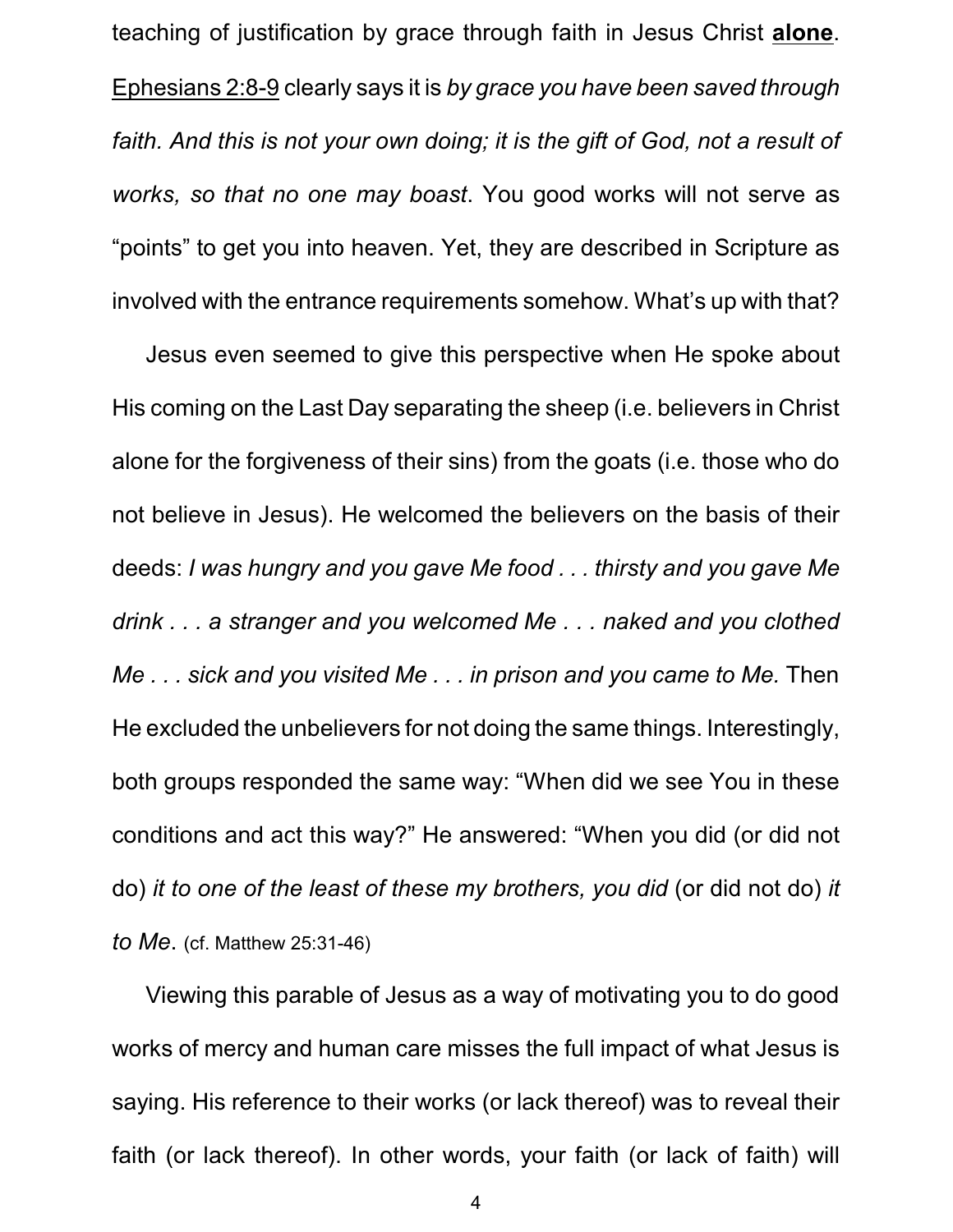**naturally** display itself in your deeds (or lack of deeds). Thus, when Jesus says in our text that He will *repay each one for what he has done*, it is because what you have done flows from your faith. This is why Galatians 5:22-23 describes the actions of a Christian as flowing naturally by the power of the Holy Spirit. In contrast the actions of unbelief, *the fruit of the Spirit is love, joy, peace, patience, kindness, goodness, faithfulness, gentleness, self-control; against such things there is no law*. These are behaviors which flow as fruit of the Holy Spirit's working faith in your life.

Thus, it's not like you have to try to do good deeds so you'll have some "points" toward your entrance requirements for heaven. If this is your perspective, repent of your boastful heart and trust in the work of Jesus—His perfect life, sacrificial death and resurrection **for the forgiveness of your sins**. Such people are described in verse 14 of our text as *blessed*, describing them as having washed *their robes*. Revelation 7:14 says *they have washed their robes and made them white in the blood of the Lamb*. It is the picture of being *clothed . . . with the garments of salvation* and *covered . . . with the robe of righteousness* (cf. Isaiah 61:10) by faith in Jesus Christ. This is what it means when Galatians 3:27 describes your baptism: *For as many of you as were baptized into Christ have put on Christ.*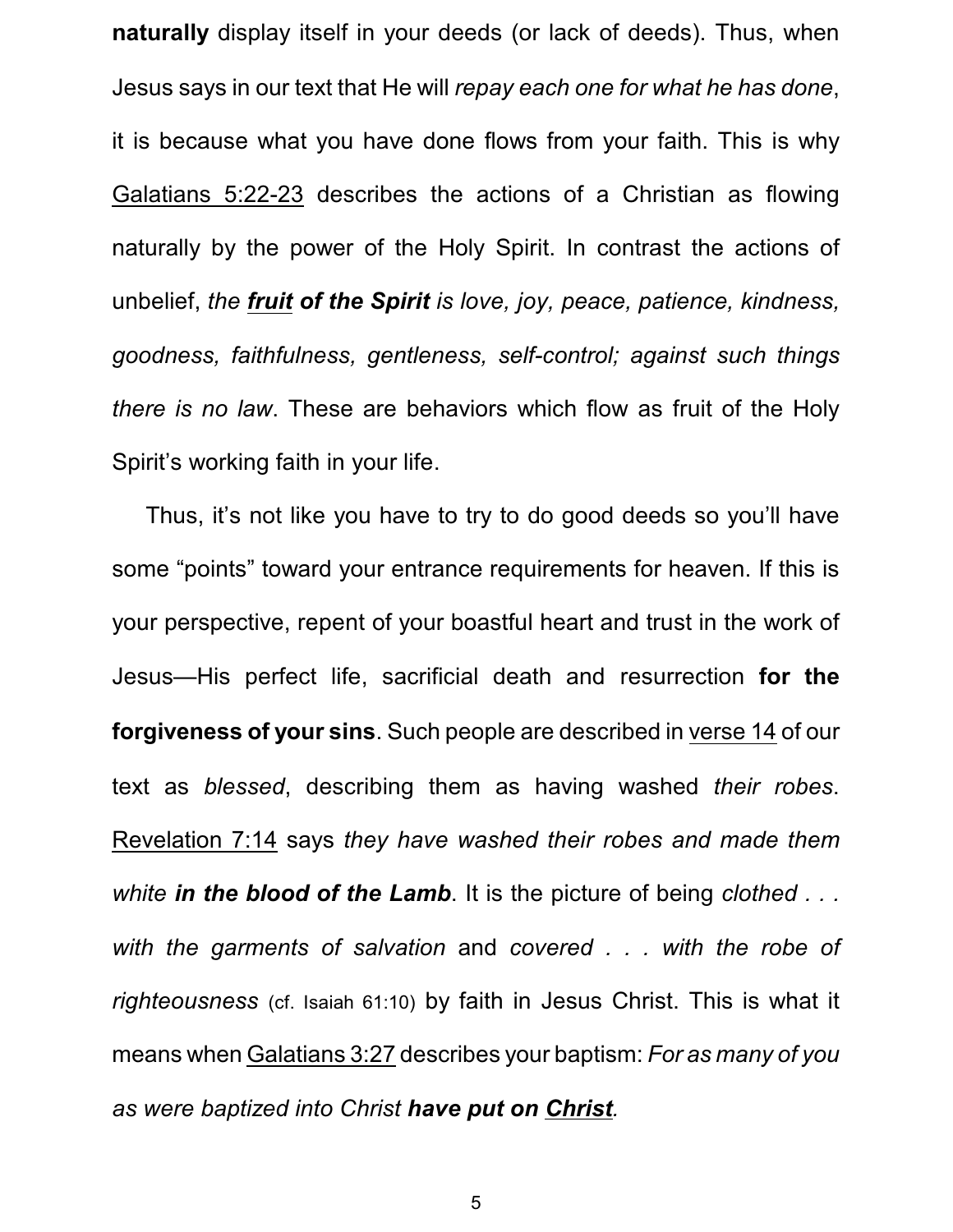The requirements for entering *the city* of the heavenly Jerusalem *by the gates* and having *the right to the tree of life* (verse 14)—both pictures of living eternally in the presence of Jesus—are bound up in *the blood of Jesus* which *cleanses* you *from all sin* (cf. 1 John 1:7). Such cleansing through confession and absolution (i.e. repentance and forgiveness) not only places you in heaven but also places your actions toward others on a whole different plain. You desire to treat others with a genuine love and care for them **in Christ**—not because it benefits you somehow. You desire to reach out with human care and mercy because of God's mercy, forgiveness and grace showered on a forgiven sinner such as yourself **in Christ**. You know that your works are good **only** because of who you are **in Christ**.

From beginning to end—from your inception into Jesus at your baptism to your reception by Jesus into heaven—in the daily confession of your sins with your daily absolution—it is faith in the Person & Work of Jesus, *the Alpha and the Omega, the first and the last, the beginning and the end* (verse 13), which constitutes your entrance requirements for heaven. It is the Holy Spirit Who displays this faith in your daily life as you serve others to the glory of God! Amen.

> The peace of God, which passes all understanding, keep your hearts and minds in Christ Jesus. Amen.